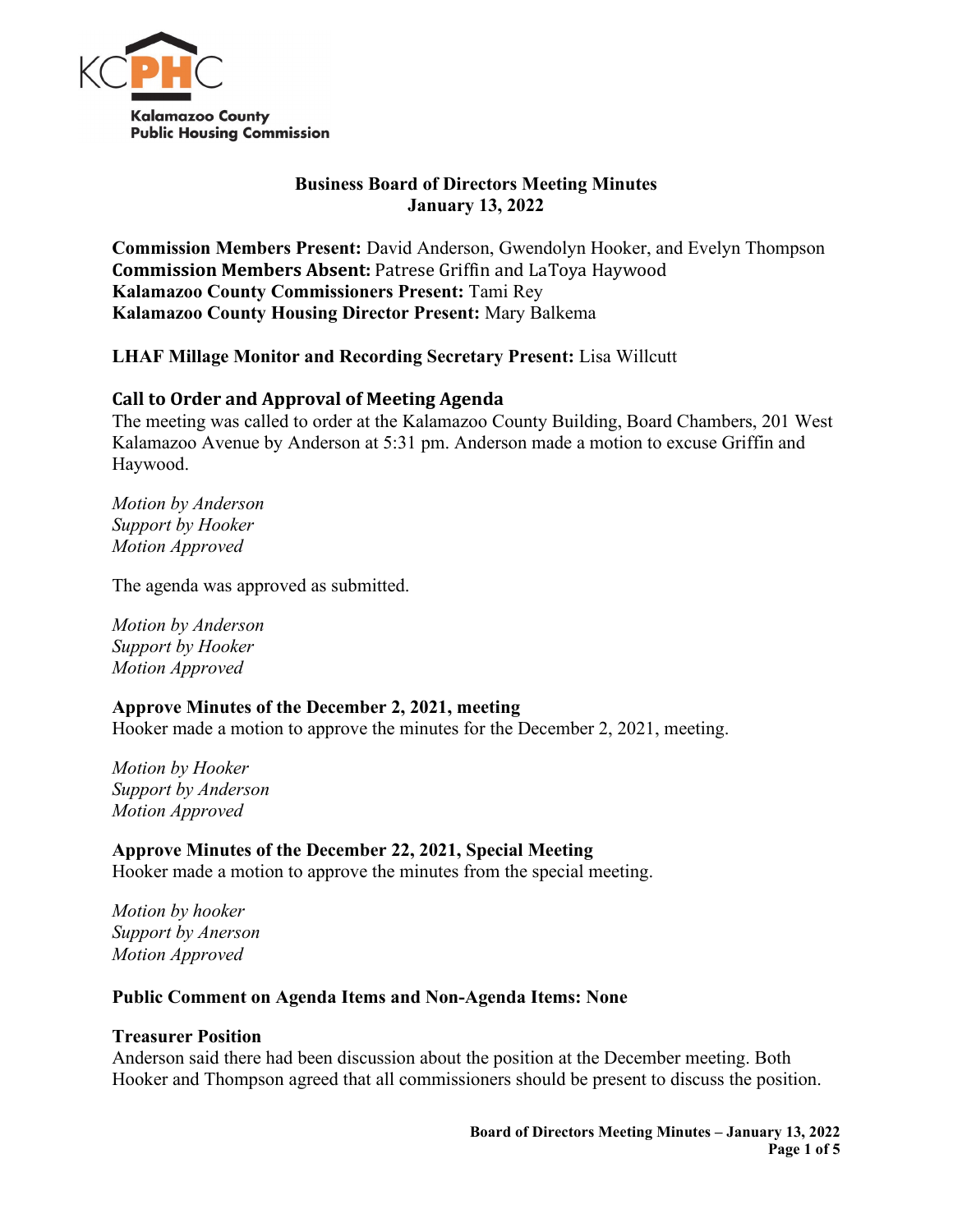

## **Reports**

# Keystone House

Tyrone Thrash provided a written summary that he shared with the group about Keystone House and his background. Thrash is the Integrated Services of Kalamazoo Housing Specialist that provides services to the veterans at Keystone House. He said there are many challenges with Covid, but he is getting through it all.

Hooker inquired about VASH and what it is. Thrash explained that it stands for Veteran Affairs Supportive Housing and is a housing voucher that provides rental subsidy for veterans. Hooker also wondered why Keystone House provides services for ten men and only two women. Thrash said that it is based on need, and there were very few female veterans that seek Keystone House's transitional housing services.

Anderson thanked Thrash for the work he has been doing. He added that since Thrash has been in the industry there has been talk of the need for a veteran's shelter. Anderson is glad it has come to fruition with funding from the county and the work of the KCPHC. Thrash has taken this and turned it into a success. Anderson added that Thrash is the unsung hero and that often we do not hear the successes, but Keystone House is one of the successes.

## Financial Reports

Willcutt shared the financial report for December 2021 and explained variances. Hooker asked about Miscellaneous Administrative Expenses and what those costs result from. Willcutt explained that Integrated Services of Kalamazoo (ISK) has grants that provide housing assistance vouchers to households in Kalamazoo. These grants come directly from the U.S. Department of Housing and Urban Development (HUD) and must be spent in their entirety in order to comply with the terms of the grant and not lose the funding. As a result, there are times when ISK has to spend more than the grant. Any overage is paid by the KCPHC in the Miscellaneous Administrative Expense line item. There were no other questions from the board. There was a motion to accept the financial report.

*Motion by Anderson Support by Hooker Motion Approved*

# November 2021 Housing Resources, Inc. Millage Reports

Hooker asked why HRI does not personally report to the Commission. Willcutt stated that HRI reports to her and then she presents the report to the board.

Balkema asked how much would be taken from the fund balance to pay HRI for the remainder of the year. Willcutt said not much. If the administrative costs were not retroactive, then costs for the month would have been far less.

There was a motion to accept the HRI December 2021 report.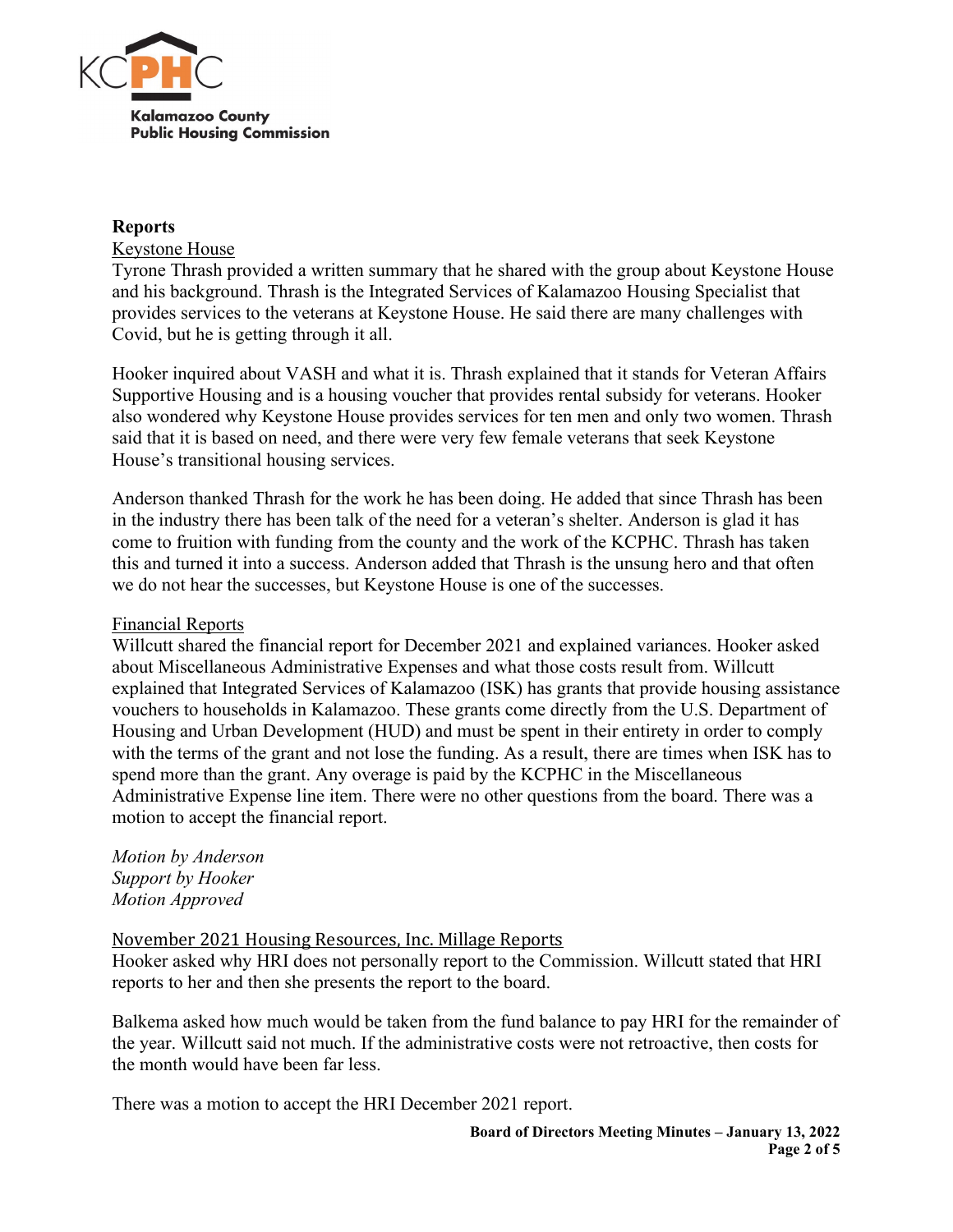

*Motion by Anderson Support by Hooker Motion Approved*

LHAF Millage Survey Responses No addition responses were received, Willcutt reported

Bethany House Willcutt did not have anything significant to report.

### Fox Ridge Fire Victims Assistance

Willcutt stated that the checks were cut and delivered to the two hotels that residents were staying at. Anderson asked how many residents that were affected by the fire at Fox Ridge were provided temporary motel stays. Willcutt thought it was about seven adults and 12-15 children. Hooker said it was fourteen children.

# **Old Business**

### 116 Fellows

Anderson said that the task to create LGBTQ+ youth transitional housing had been discussed for a decade or more until the KCPHC took it on using money from the county and grant funding. The KCPHC had been paying real estate taxes on the property but worked with Amy Hunter, Director of OutFront Kalamazoo, to tell her how to gain exemption. In the closing documents, it states that the KCPHC can buy back the property within 5 years if the program changes or ends.

### Teresa Bingman Contract

Hooker learned that there was some duplication of services with the county's contract with the W.E. Upjohn Institute and the proposal from Bingman.

Balkema stated that there is a countywide housing study that the W.E. Upjohn Institute has been contracted to conduct. Their work will be completed in May of 2022 at a cost of \$30,000. As part of this work surveys will be sent to thousands of county residents. She added that the county is waiting for the Memorandum of Understanding (MOU) and Work Plan for how the remaining 2015 Millage funds. Balkema said that money cannot be spent from the Millage until the Work Plan and Budget are approved by the county.

Hooker said that since the board approved the contract with Bingman, she should be compensated for the time that she spent preparing her proposal and presentation.

Bingman spoke and voiced a concern about the W.E. Upjohn study and whether the components of the work could be shared. She also asked about what entity is actually in charge of public housing overall, the county board or the KCPHC. Another concern Bingman raised was that there was nothing related to an equity assessment in work that the W.E. Upjohn Institute is performing.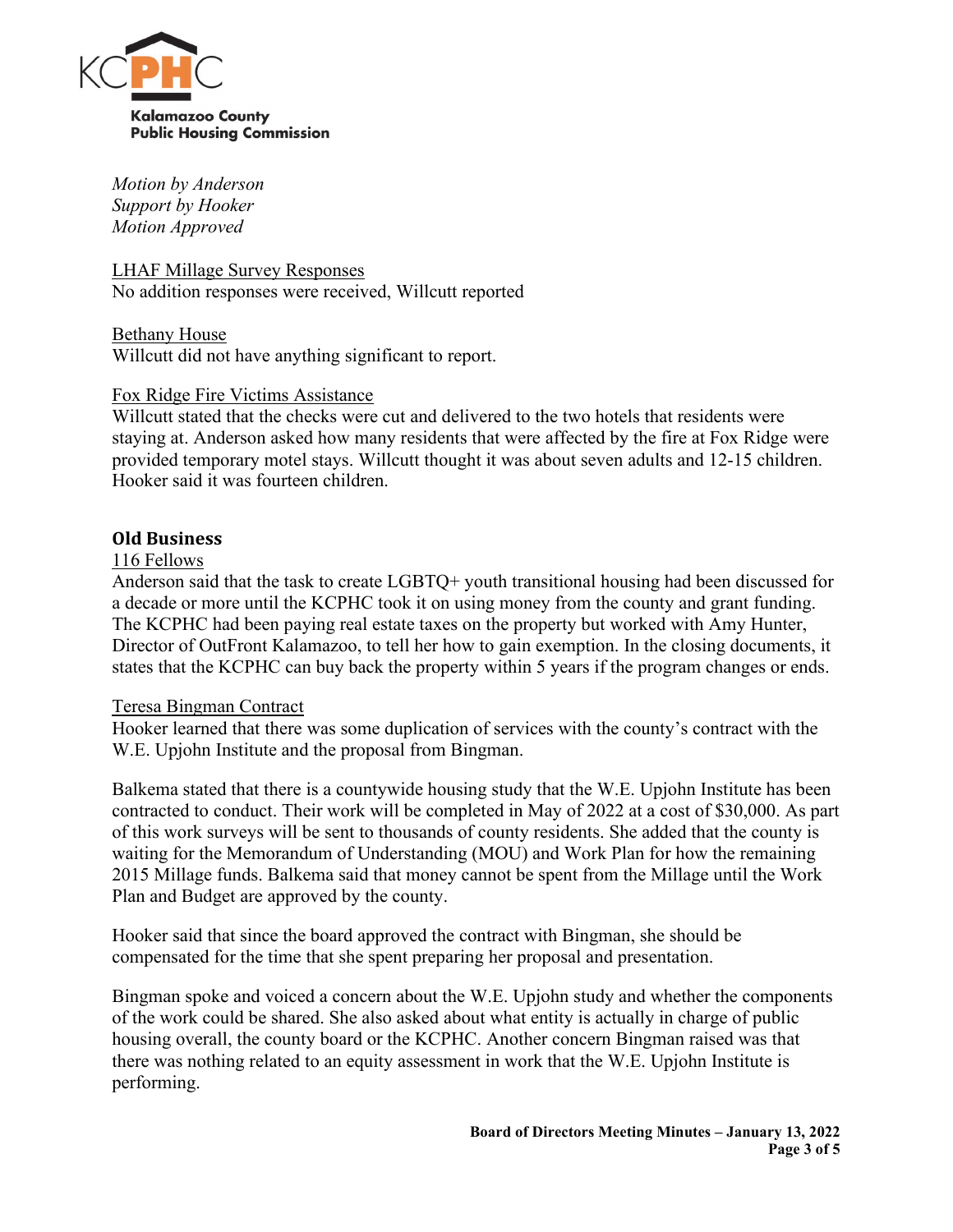

Willcutt read emails from Griffin and Haywood since they were not in attendance. Griffin apologized for her absence due to a prior commitment. She went on to state that she supports using Bingman's services to assist the KCPHC in defining a strategic/work plan that will include/inform how the remaining millage funds should be spent. Griffin recognized that there may be work in Bingman's proposal that may be getting done elsewhere. Griffin asked when the county's study would be completed and suggested that there may be information already available to help determine how to allocate Millage funds. She also suggested that the Bingman proposal should be altered in terms of scope of work, dollar amount and time. Finally, she asked some questions about the budget and availability of cash. She also thanked Hooker for bringing forth the discussion to assist those affected by the fire at Fox Ridge.

Haywood's emailed comments also apologized for her absence and that she missed the cost associated with Bingman's proposal. She expressed that had she realized the cost she would not have voted in favor of approving the proposal due to the fact that the cost seemed too high and the KCPHC does not have the funds to support this expenditure. Haywood stated that she likes the content of the proposal and would like to work with Bingman at a more reasonable cost as she seems knowledgeable.

Bingman asked the board to thoughtfully consider her proposal. She would be happy to adjust the proposal to exclude any duplication and collaborate as needed.

Anderson reiterated what Balkema had said earlier in the meeting. In order to have funds available, the KCPHC needs to have a Work Plan and Budget in place and submit it to the county for approval.

President Thompson agreed that the Work Plan and Budget need to be done first and then a decision could be made about Bingman's proposal. She said the first order of business is to schedule a special meeting. Thompson said she was sorry to waste Bingman's time. Bingman said she understood.

Hooker asked if Rey had any information on the timeline for the budget. Rey noted that the Work Plan is needed as soon as possible. She added that there is a spot on the county board's agenda once the Work Plan and Budget have been completed.

The budget will be scheduled for a special meeting. Willcutt will send out a Doodle poll to gauge everyone's availability after finding out from the county if space is available to hold a meeting.

### **Public Comment on Agenda and Non-Agenda Items:**

Meg Bauer found it hard to access previous meeting minutes. She said the website is a great improvement, but that she wishes the meeting information were available on the website as it is for other commissions.

Willcutt said that as a contractor herself, it is not the practice in Kalamazoo to pay contractors for providing proposals or travel expenses related to bidding work. She added that as a taxpayer in